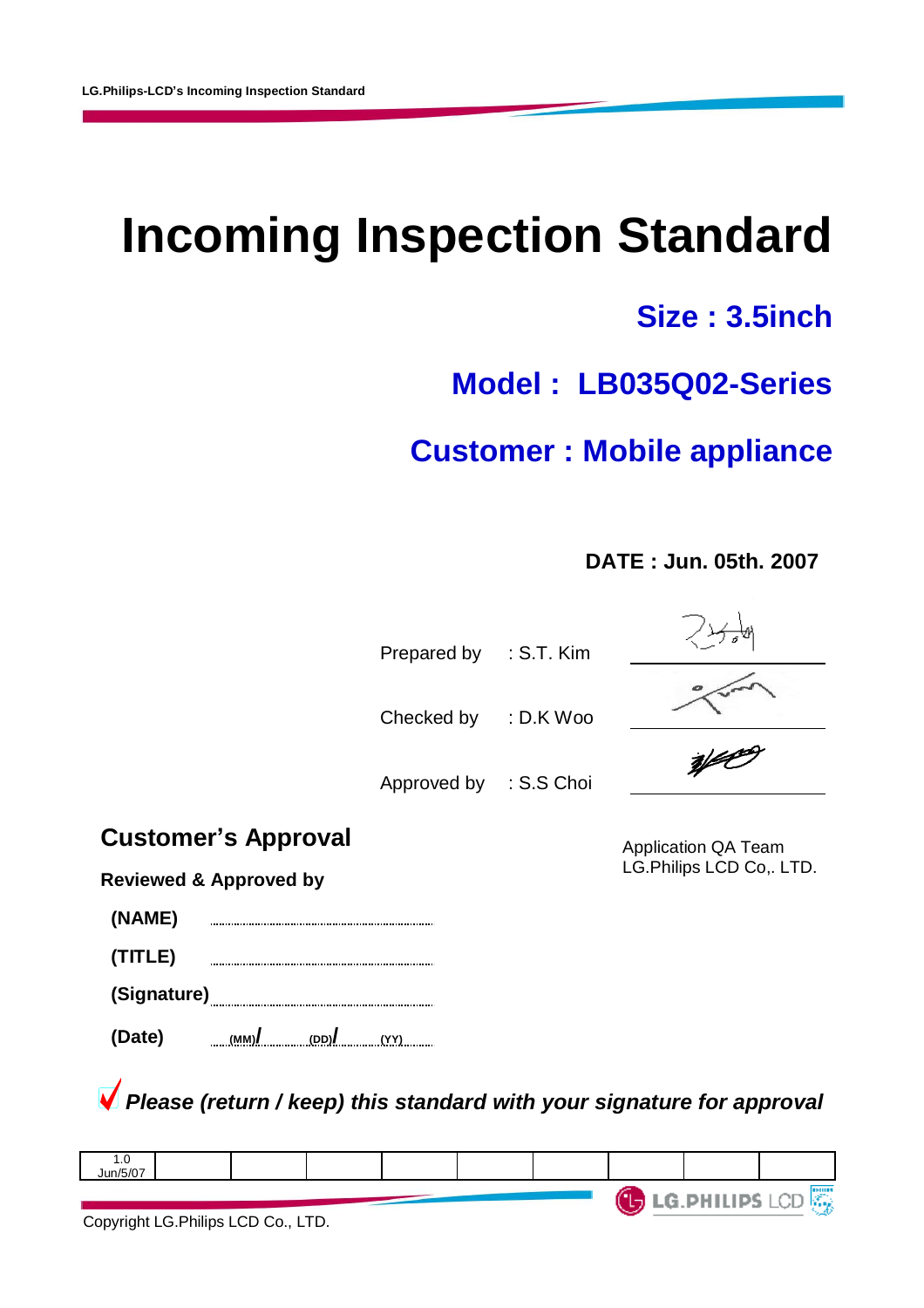# **Contents**

|                                                                                                                                                                                                                                                                                                                                                                                                                                                                               | 3                                                    |
|-------------------------------------------------------------------------------------------------------------------------------------------------------------------------------------------------------------------------------------------------------------------------------------------------------------------------------------------------------------------------------------------------------------------------------------------------------------------------------|------------------------------------------------------|
| 1.0. Introduction                                                                                                                                                                                                                                                                                                                                                                                                                                                             | $\overline{4}$<br>$\overline{4}$<br>$\overline{4}$   |
| 2.0. Generals<br>2.4. Determination of acceptability and subsequent disposal                                                                                                                                                                                                                                                                                                                                                                                                  | 5<br>5<br>5<br>5<br>6                                |
| 3.0. Inspection Criteria<br>3.2. Polarizer Defect (and all and all and all and all and an annual and all and an annual and all a<br>3.4. Line Defect<br>3.5                                                                                                                                                                                                                                                                                                                   | $\overline{7}$<br>$\overline{7}$<br>8<br>8<br>8<br>8 |
| 4.0. RMAs<br>4.1. Verification<br>$\begin{minipage}{0.5\textwidth} \begin{tabular}{ l l l } \hline \multicolumn{1}{ l l l } \hline \multicolumn{1}{ l l } \multicolumn{1}{ l } \multicolumn{1}{ l } \multicolumn{1}{ l } \multicolumn{1}{ l } \multicolumn{1}{ l } \multicolumn{1}{ l } \multicolumn{1}{ l } \multicolumn{1}{ l } \multicolumn{1}{ l } \multicolumn{1}{ l } \multicolumn{1}{ l } \multicolumn{1}{ l } \multicolumn{1}{ l } \multicolumn{1}{ l } \multicolumn$ | 9<br>9<br>9                                          |
| 5.0. Warranty<br>5.2. Repair Warranty                                                                                                                                                                                                                                                                                                                                                                                                                                         | 10<br>10<br>10                                       |
| 6.0. Others                                                                                                                                                                                                                                                                                                                                                                                                                                                                   | 10                                                   |
|                                                                                                                                                                                                                                                                                                                                                                                                                                                                               | 11                                                   |

| 1.U<br>Jun/5/07 |  |  |                                     |  |                          |  |
|-----------------|--|--|-------------------------------------|--|--------------------------|--|
|                 |  |  | the contract of the contract of the |  | <b>C</b> LG. PHILIPS LCD |  |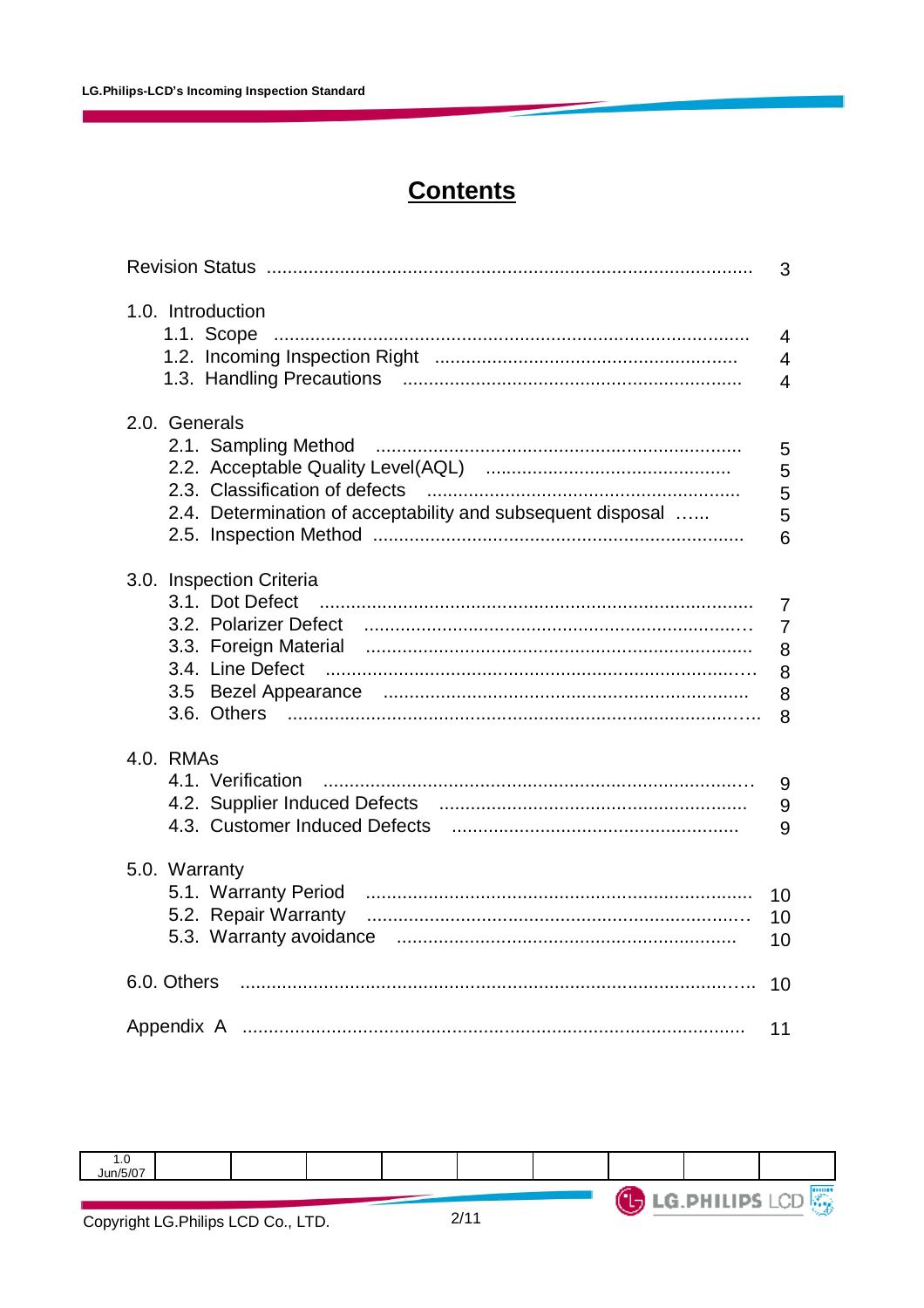# **Revision Status**

| Rev. No. | Chapter | <b>Contents</b> | Date      | <b>Issued &amp;</b><br>amended by |
|----------|---------|-----------------|-----------|-----------------------------------|
| 1.0      | All     | Originated IIS  | 05/Jun/07 | S.T.Kim                           |

| Jun/5/07 |   |   |       |      |  |                          |  |
|----------|---|---|-------|------|--|--------------------------|--|
|          |   |   |       |      |  |                          |  |
|          |   |   |       |      |  | <b>C</b> LG. PHILIPS LCD |  |
| <u>—</u> | . | . | . _ _ | 0/44 |  |                          |  |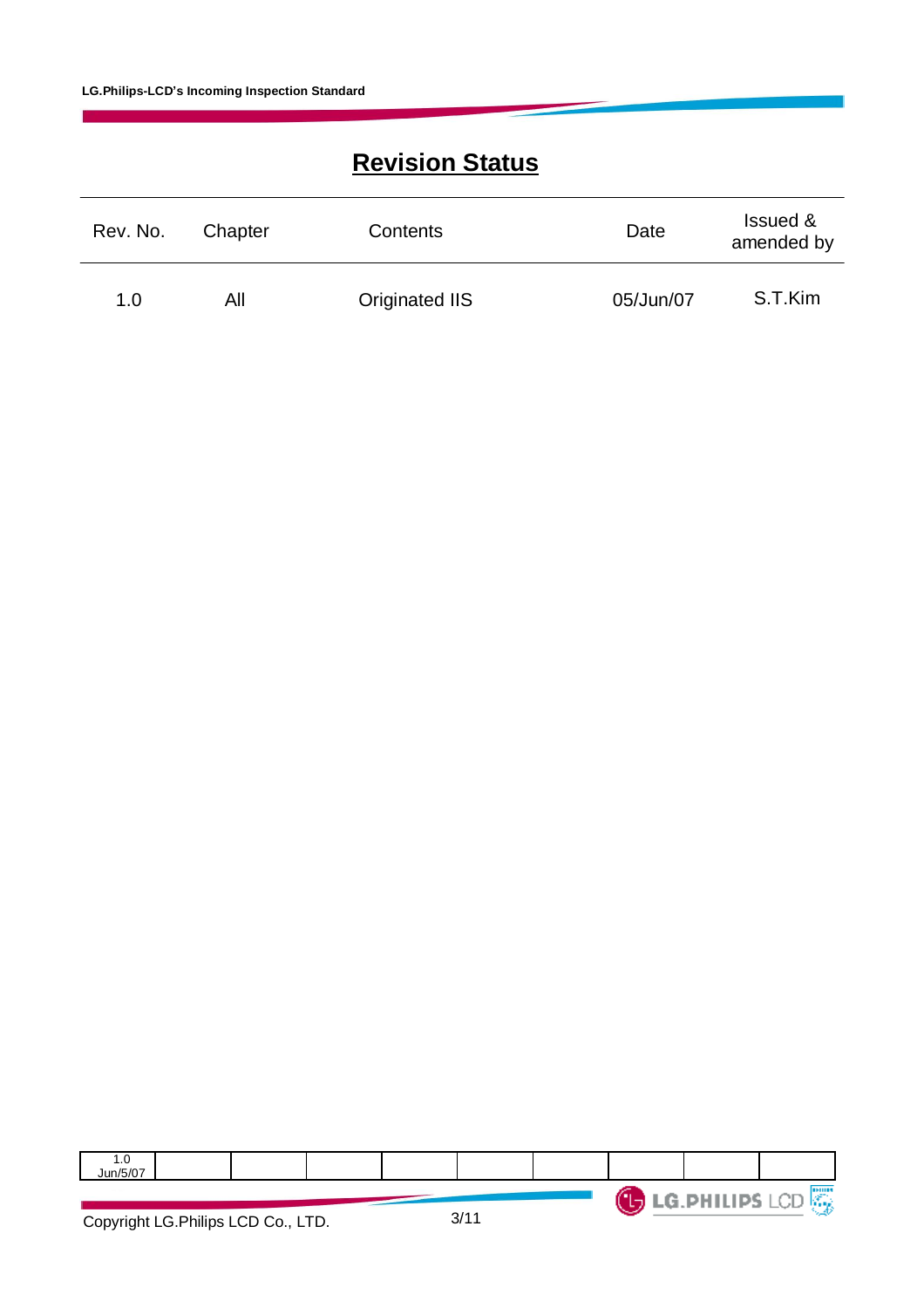# **1.0 Introduction**

# **1.1. Scope**

This Incoming Inspection Standard shall be applied to TFT-LCD modules (hereafter called the "LCMs") supplied by LG.Philips LCD (hereafter called the "Supplier") to its Customer.

# **1.2. Incoming inspection Right**

The Customer shall have the right to conduct at its own cost and expense, an incoming inspection of the LCMs at the destination specified in the relevant B/L(Bills of Lading) in accordance with the LCM's specifications separately agreed upon and the inspection criteria set forth in this article.

The Customer shall notify the Supplier in writing of the inspection results (acceptance or rejectance) in accordance with the said Incoming Inspection Standard within 40 days from the date of the B/L.

Should the Customer fail to notify the results to Supplier within 40 days period, the right to reject the LCMs shall then lapse, and the said LCMs shall be deemed to have been accepted by the Customer.

# **1.3. Handling Precautions**

- LCM Devices are made of fragile material such as Glass and plastic and may be broken or cracked if dropped it, so **PLEASE** handle them with care.
- **DO NOT** press the area covered with PET or such materials. These are weak point of LCMs since of TCPs(Driver ICs) and PWBs.
- **PLEASE** support the Bezel with your finger when connecting the interface cable.
- Please **DO NOT** touch the surface of the Glass(Polarizer).
- **PLEASE** wear the Wrist Strap when handling. Semiconductive devices are included in the LCMs and they should be handled with care to prevent any electrostatic discharge(ESD).
- **PLEASE** keep the LCMs in the specified, original packing boxes when storage.
- **DO NOT** stack the LCMs too high without wrapping material such as AIR CAP.
- Before using the LCMs, **PLEASE** check the Engineering specification.
- LCMs contain a small amount of Liquid Crystal and Mercury. **PLEASE** follow local ordinances or regulations for disposal.

| ı.u<br>$\mu$ n/5/0 $^{-}$ |  |  |  |                |                                                  |  |
|---------------------------|--|--|--|----------------|--------------------------------------------------|--|
|                           |  |  |  | 7 OT<br>$\sim$ | <b>D</b> LG. PHILIPS LCD $\overline{\mathbb{Z}}$ |  |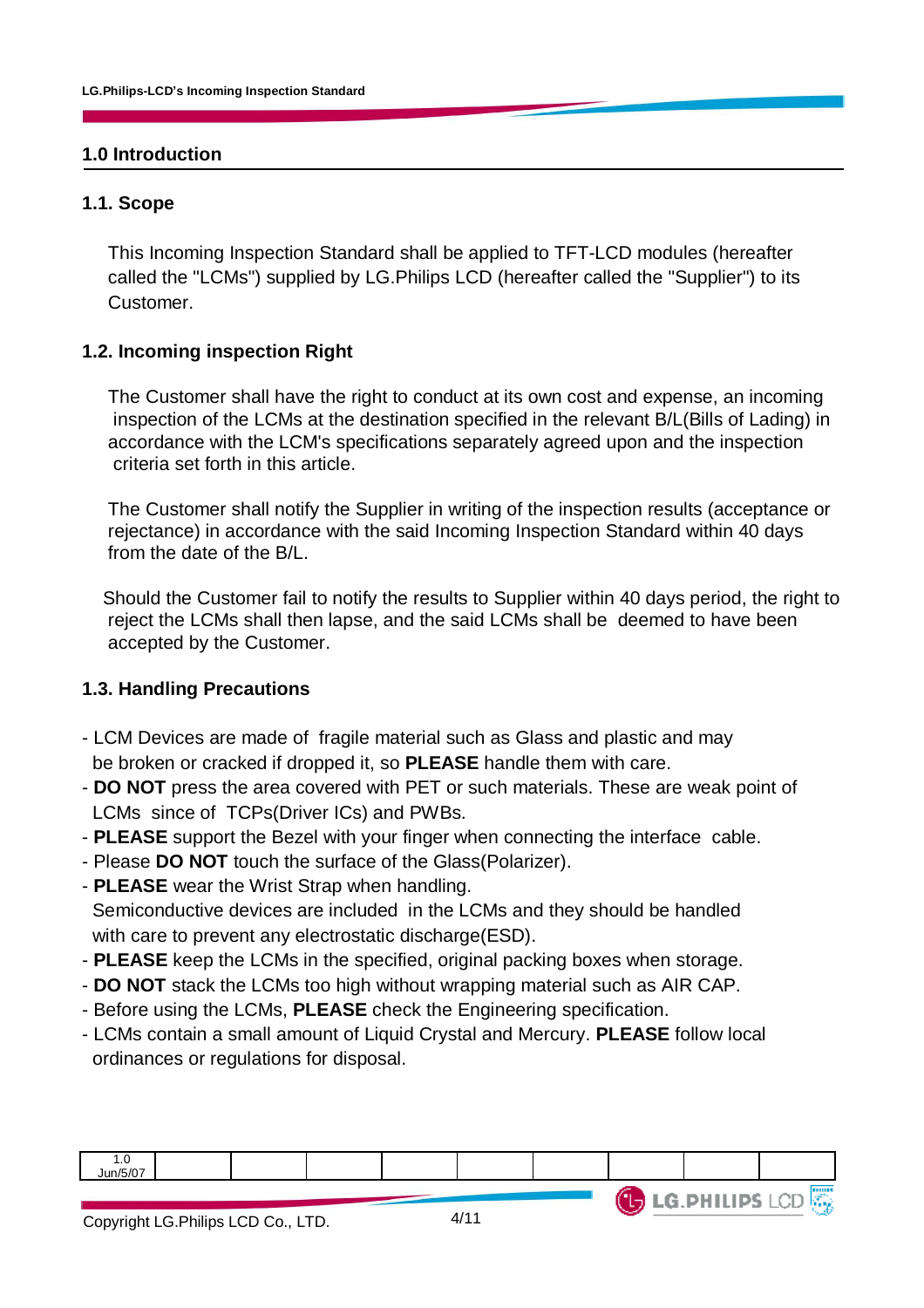# **2.0 Generals**

# **2.1. Sampling Method**

Unless otherwise agreed upon in writing, the sampling inspection shall be applied to the Customer's incoming inspection.

- 2.1.1. Lot size : Quantity per shipment lot (minimum lot size : 100 pieces)
- 2.1.2. Sampling type : Normal inspection, Single sampling
- 2.1.3. Inspection level : II
- 2.1.4. Sampling table : ANSI Z1.4

# **2.2. Acceptable Quality Level(AQL)**

The AQL for major and minor defects shall be respectively set forth below.

2.2.1. **Major = 0.65 %** 2.2.2. **Minor = 1.5 %**

#### **2.3. Classification of defects**

Defects are classified as either a major defect or a minor defect based on the degree of defect defined herein.

2.2.1. Major defect

The major defect is a defect that is likely to result in product failure, or reduction in the product's intended usage.

2.2.2. Minor defect

The minor defect is a defect that has little bearing on the effective use or operation of the product.

Specific criteria of judgment of major and/or minor defects or other related issues shall be in accordance with the Appendix A, "Classification of Defects".

# **2.4. Determination of acceptability and subsequent disposal**

If the number of defects found in the LCM sampling lot is equal to or less than the AQL(Acceptable Quality Level), the lot shall be accepted.

If the number of defects found in the LCM sampling lot is greater than the AQL, the lot shall be rejected. The Customer shall inform the Supplier of the results of such inspection detailly within the time period stipulated in chapter 1.2. "Incoming inspection Right".

| u.u<br>Jun/5/07 |  |  |  |                  |                |                                                    |
|-----------------|--|--|--|------------------|----------------|----------------------------------------------------|
|                 |  |  |  | 70 D<br>К÷.<br>- | <b>PHILIPS</b> | <b>BELLES</b><br><b>SINGLE</b><br><b>STA</b><br>__ |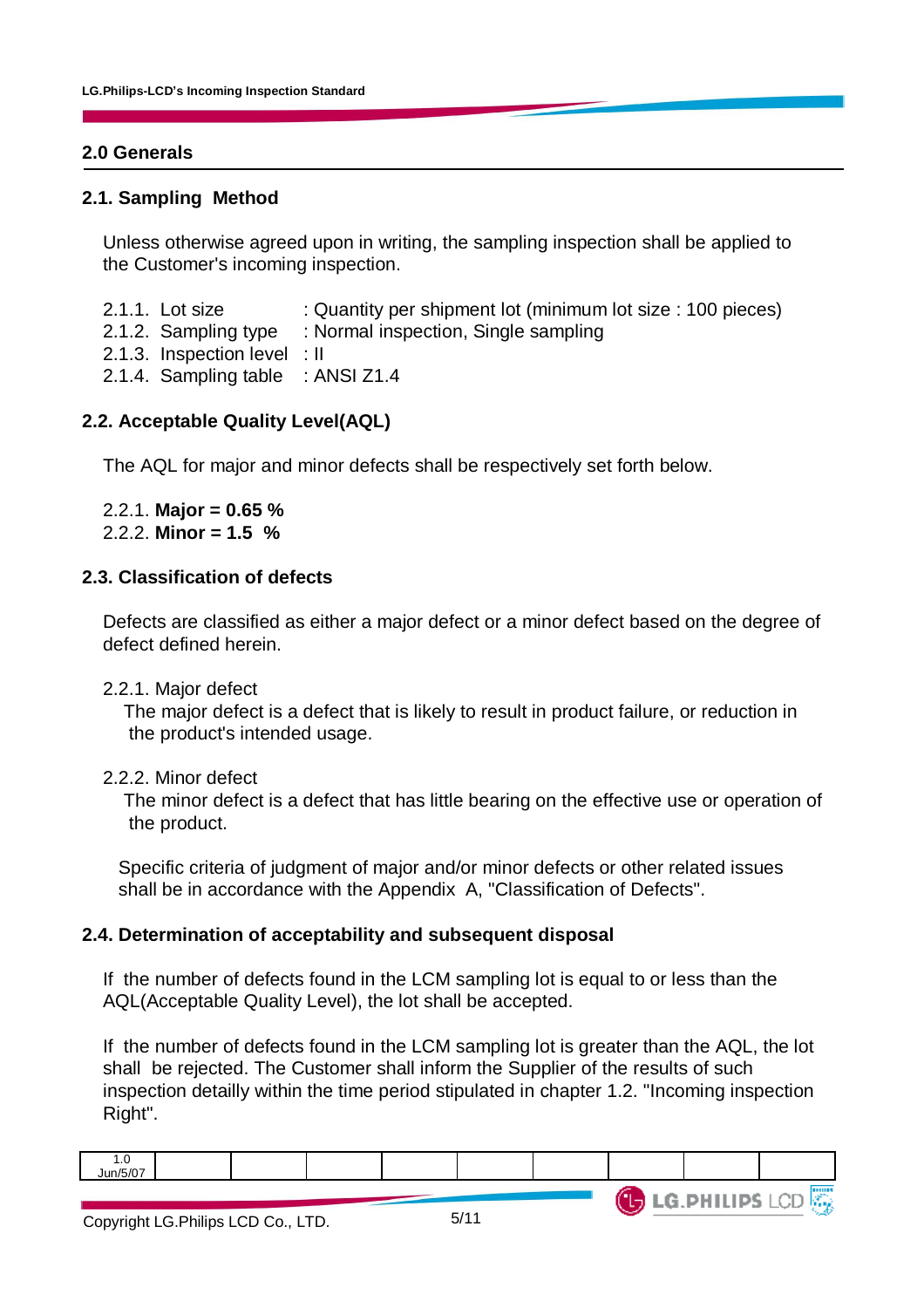#### 2.4.1. Accepted lot

An acceptance under the above incoming inspection shall constitute an acceptance by the Customer of such lot of the LCMs in terms of the landed quality thereof.

#### 2.4.2. Rejected lot

If a shipment lot of products is rejected under the above incoming inspection due to any defects of which the Supplier is responsible and such a fact is clearly confirmed by the Supplier through a separate inspection or as otherwise decided, the Supplier shall choose one of the following three options which must be determined by mutual consent.

The Supplier shall advise the Customer of its choice not later than 10 working days(Monday through Friday) of receipt of the "Customer's notification of rejected lot" :

- a. The Customer shall return the rejected lot to the place to be designated by the Supplier and the Supplier shall screen all of the products in the lot and repair or replace the defective LCMs.
- b. The Supplier shall screen all of the LCMs in the lot and repair or replace the defective LCMs within a reasonable time period at the Customer's facility.
- c. The Customer shall screen the entire lot of LCMs at the expense of Supplier's, and the expense must be agreed by the Supplier. The rejected LCMs shall be returned to the place designated by the Supplier.

#### **2.5. Inspection Method**

2.5.1. Ambient conditions

| a. Temperature  | :25±5 ℃                                     |
|-----------------|---------------------------------------------|
| b. Humidity     | : 65 $\pm$ 10 % RH                          |
| c. Illumination | : Single 20W fluorescent lamp non-directive |
|                 | (300 to 700 Lux)                            |

2.5.2. Viewing distance

The distance between the LCM and the inspector's eyes shall be at least 30-50㎝.

#### 2.5.3. Viewing Angle

The inspection shall be conducted within normal viewing angle range. ※ Refer to the CAS for viewing angle.

| ı.u<br>/5/07 |  |      |                  |                |   |
|--------------|--|------|------------------|----------------|---|
|              |  | 0/44 | 70 L<br>л.<br>л. | LG.PHILIPS LCD | 屬 |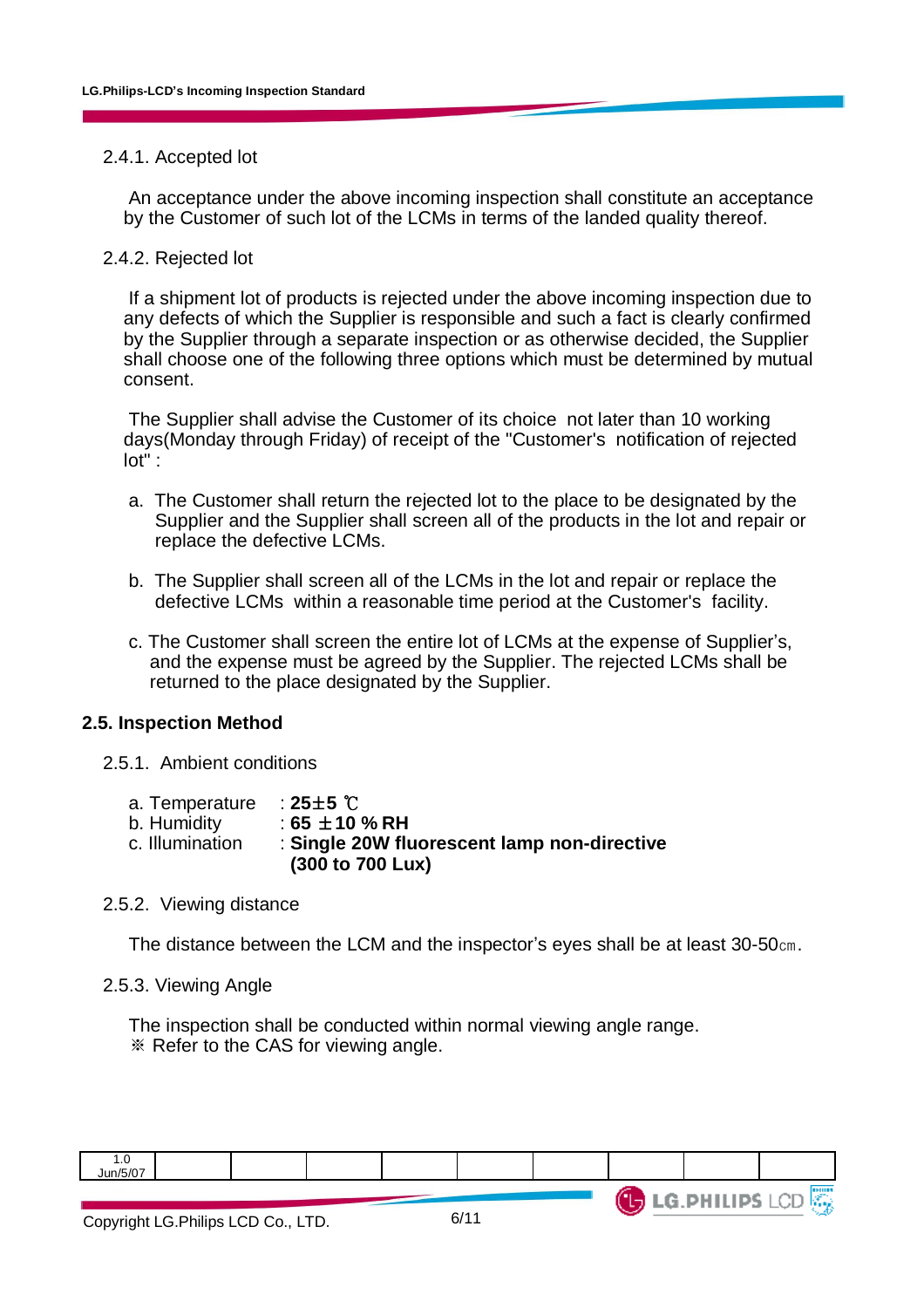#### **3.0 Inspection Criteria**

#### **3.1. Dot Defect**

3.1.1. Bright Dot

Dots(sub-pixels) which appeared brightly in the screen when the LCM displayed with dark pattern.

| - R.G or B 1 dot -------------------------------  | 0 Max          |
|---------------------------------------------------|----------------|
| - Adjacent 2 dots ------------------------------  | 0 Max          |
| - Total amount of Bright dots ------------------- | 0 Max          |
| - Minimum distance of Bright dots --------------  | $0 \text{ mm}$ |

#### 3.1.2. Dark Dot

Dots(sub-pixels) which appeared darkly in the screen when the LCM displayed with bright pattern.

| - 1 dot                                          | 2 Max            |
|--------------------------------------------------|------------------|
| - Adjacent 2 dots ------------------------------ | 0 Max            |
| - Total amount of Dark dot --------------------  | 2 Max            |
| - Minimum distance of Dark dots ---------------  | 10 <sub>mm</sub> |

#### 3.1.3. **Total amount of Dot Defects -------------------- 2 Max(Combination)**

- Note) a. Every dot herein means Sub-Pixel(Each Red,Green, or Blue Color)
	- b. Damaged less than half size of sub-pixel is not counted as defect
	- c. Dots darker than half brightness of sub-pixel are not defined as bright dot defect and dots brighter than half brightness of sub-pixel is not defined as dark dot defect.

### **3.2. Polarizer Defects**

|                  | Items    | Criteria                             |  |
|------------------|----------|--------------------------------------|--|
| <b>Scratches</b> | Linear   | $ 0.02$ <=W<=0.05, 1.0<=L<=2.0, N<=2 |  |
| Dent             | Circular | $ 0.25\leq D\leq 0.5, N\leq 3$       |  |

| D<br>W<br>N<br>Unit | : Width<br>: Length<br>: Quantity<br>Linear : $a > 2b$<br>Circular: a<2b<br>$: \mathsf{mm}$ | : Average Diameter D=(a+b)/2 |  |  |                       |
|---------------------|---------------------------------------------------------------------------------------------|------------------------------|--|--|-----------------------|
| 1.0<br>Jun/5/07     |                                                                                             |                              |  |  |                       |
|                     |                                                                                             |                              |  |  | <b>LG.PHILIPS LCD</b> |

Copyright LG.Philips LCD Co., LTD.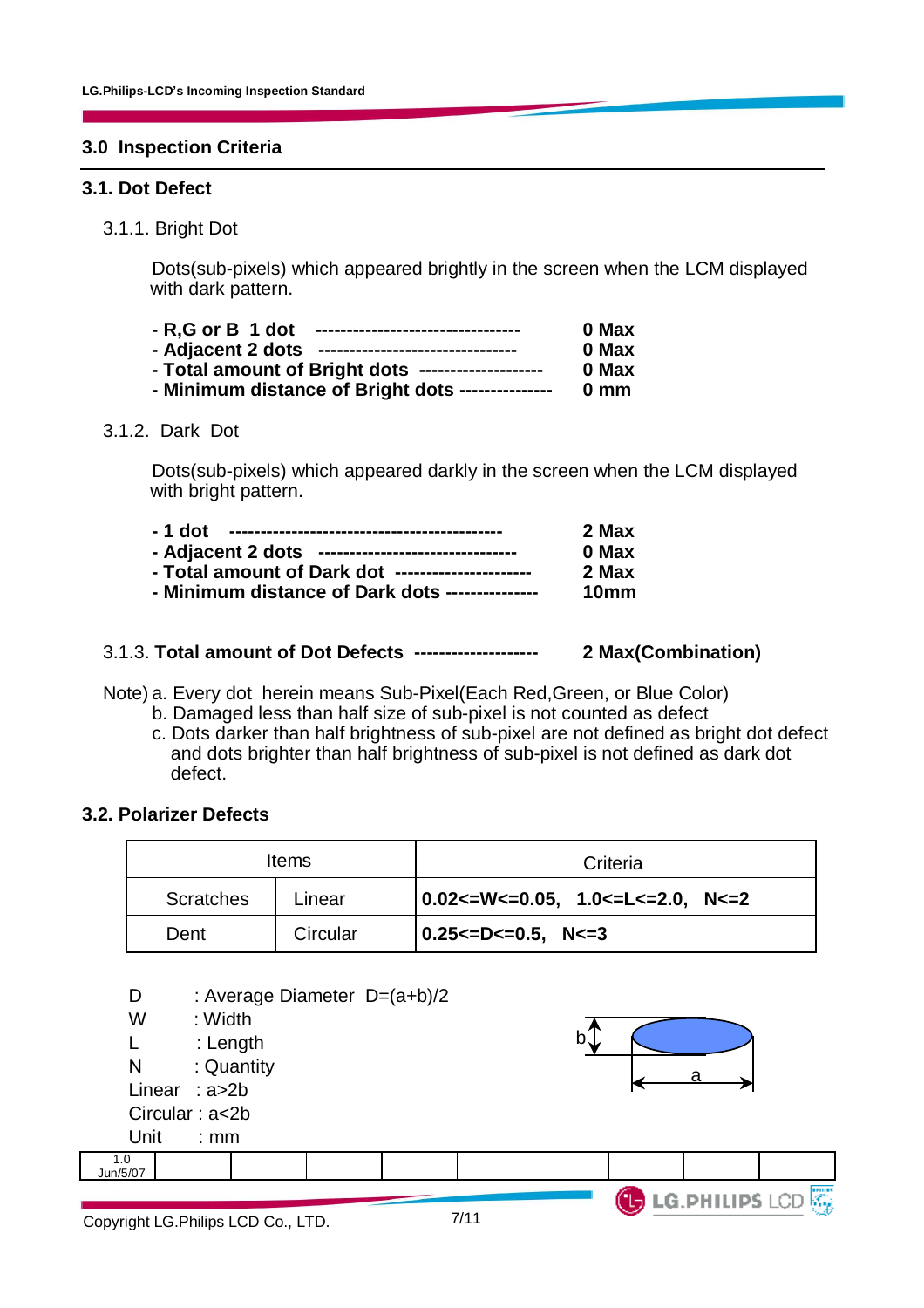Note) continued

- c. Extraneous substances which can be wiped out, like Finger Print, Particles, are not considered as a defect.
- b. Defects which is on the Black Matrix(outside of Active Area) are not considered as a defect.

### **3.3 Foreign Material**

| <b>Items</b> | Criteria                                      |  |  |
|--------------|-----------------------------------------------|--|--|
| Linear       | $0.05$ <= W <= 0.1, $0.3$ <= L <= 3.0, N <= 2 |  |  |
| Circular     | $0.25 \leq D \leq 0.5$ , N $\leq 2$           |  |  |



| נ ו  | : Average Diameter $D=(a+b)/2$ |
|------|--------------------------------|
| w    | : Width                        |
| L    | $:$ Length                     |
| N    | : Quantity                     |
|      | Linear $: a > 2b$              |
|      | Circular: a<2b                 |
| Unit | :mm                            |
|      |                                |

#### **3.4. Line Defect**

All kinds of line defects such as vertical, horizontal or cross are not allowed.

#### **3.5. Bezel Appearance**

Scratches, minor bents, stains, particles on the Bezel frame are not considered as a defect.

#### **3.6. Others**

Issues which is not defined in this criteria shall be discussed with both parties, Customer and Supplier, for better solution.

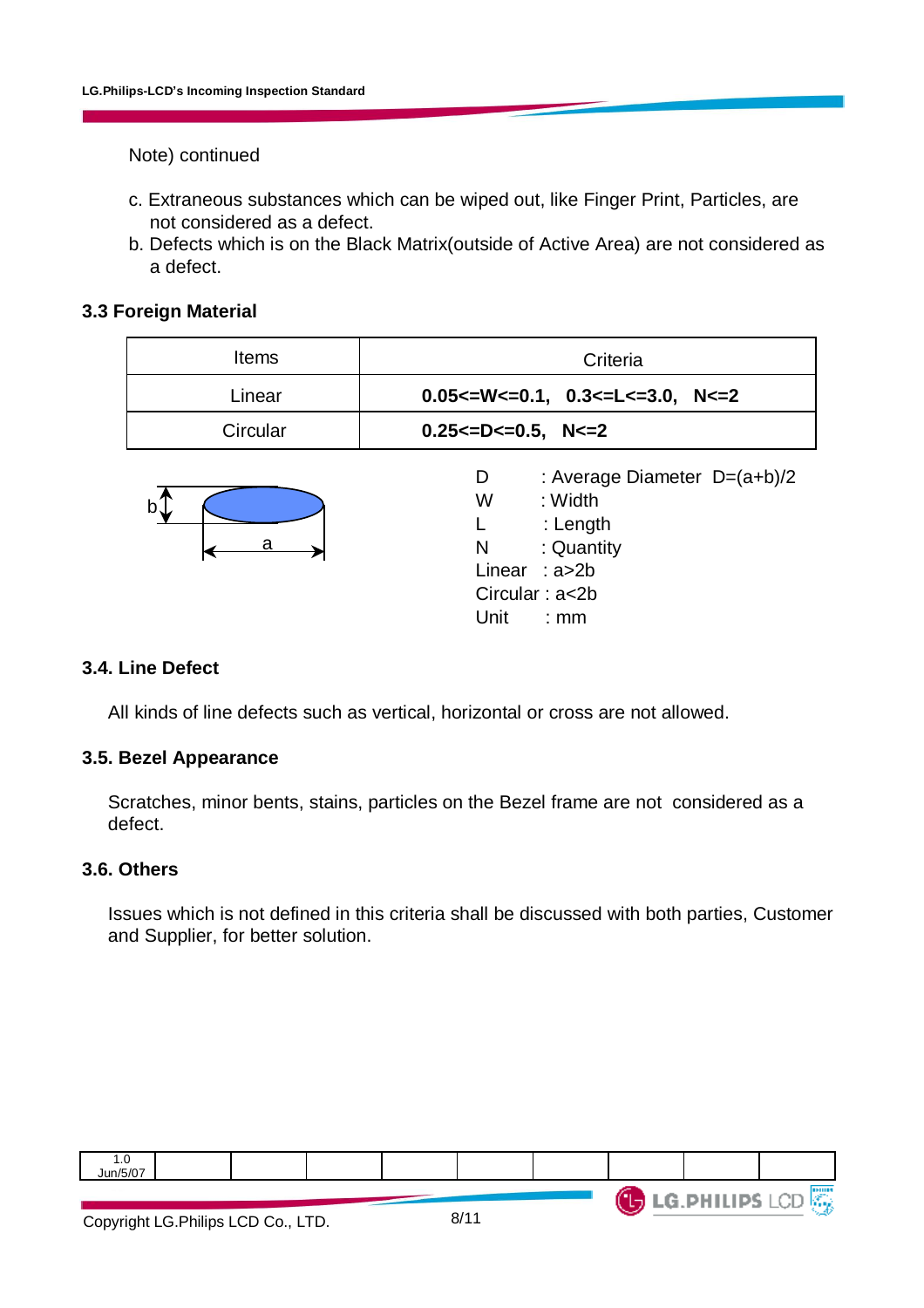# **4.0 RMAs**

# **4.1. Verification**

The Supplier can verify the defective LCMs to segregate the responsibilities at Customer's facility or can request the Customer to ship the defective LCMs to assigned place for verification

This verification result shall be agreed mutually by the Customer and Supplier. This result can be corrected/changed after detail failure analysis at Supplier's facilities.

#### **4.2. Supplier Induced Defects**

All of the Supplier induced defective LCMs shall be returned to the Supplier for repair or replacement.

Before return the defective LCMs, the Customer needs Supplier's confirmation with RMA Number.

All of the returned LCMs shall be returned to the Customer within agreed time period.

#### **4.3. Customer Induced Defects**

The Customer can return the customer induced defective LCMs to the Supplier for repair.

The repair cost for Customer induced defective LCMs shall be agreed with both parties, Customer and Supplier.

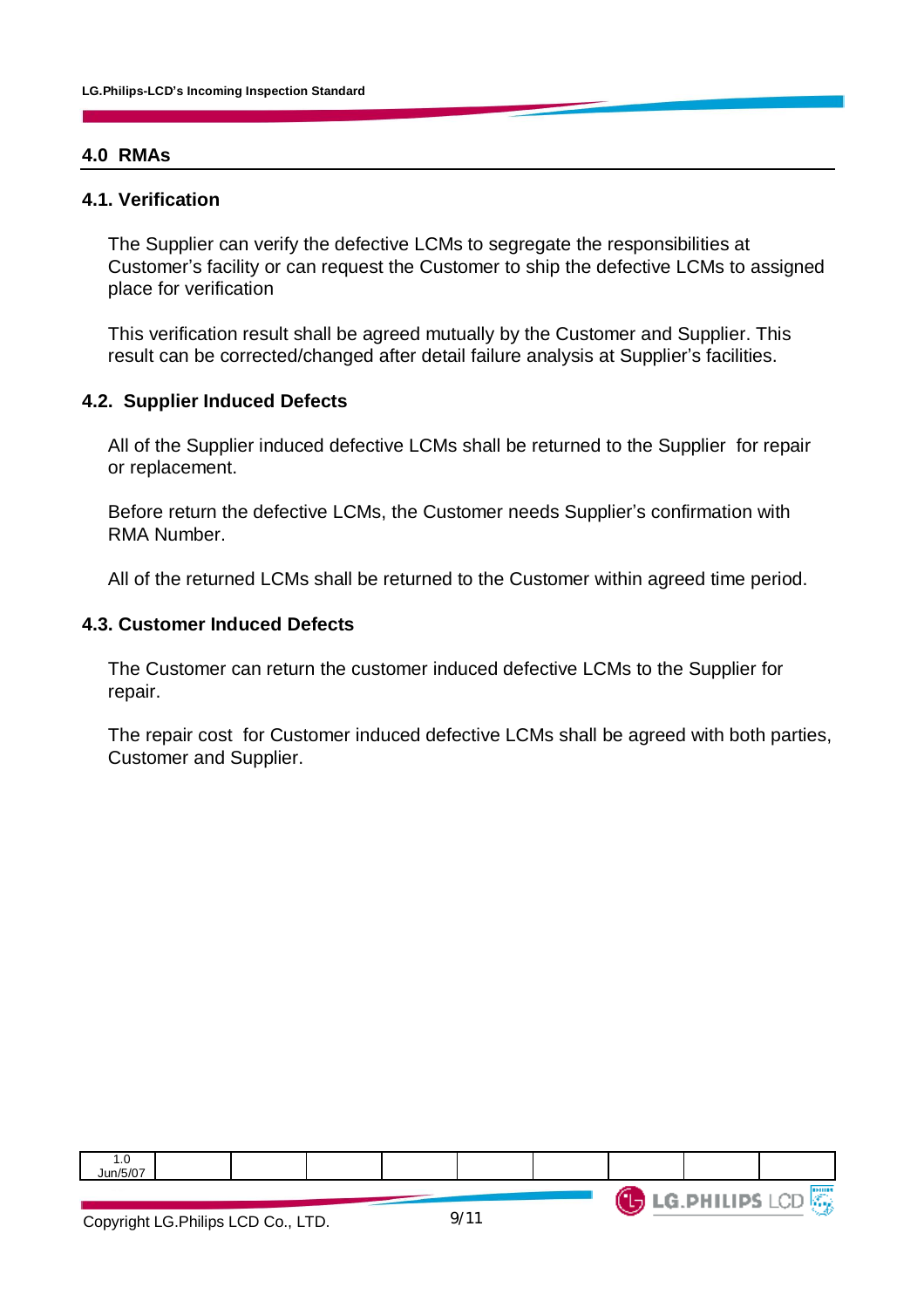#### **5.0 Warranty**

#### **5.1. Warranty Period**

In-warranty period is **Eighteen(18)** Months from manufacturing month of LCM.

Note)

- a. Eighteen months are composed of twelfth months in-warranty period and sixth months distribution period.
- b. The manufacturing Month is on the LCMs as Supplier's serial No.
- c. If customer want to extend warranty, customer should pay 0.5% of a unit cost per 6months.

#### **5.2. Repair Warranty**

Repair warranty is **Twelve(12)** Months from repaired month for repaired LCMs.

Note) The Label for repair will be added after repairing.

#### **5.3. Warranty avoidance**

The warranty will be avoided in cases of below,

- a. When the warranty period is expired
- b. The Customer induced defective LCMs
- c. When the LCMs were repaired by 3rd party without Supplier's approval.
- d. When the LCMs were treated like Disassemble and Rework by the Customer and/or Customer's representatives without Supplier's approval.

# **6. Others**

If any problems arise with the LCMs supplied by supplier, the Customer and Supplier will cooperate and make efforts to solve it with mutual confidence and respect.